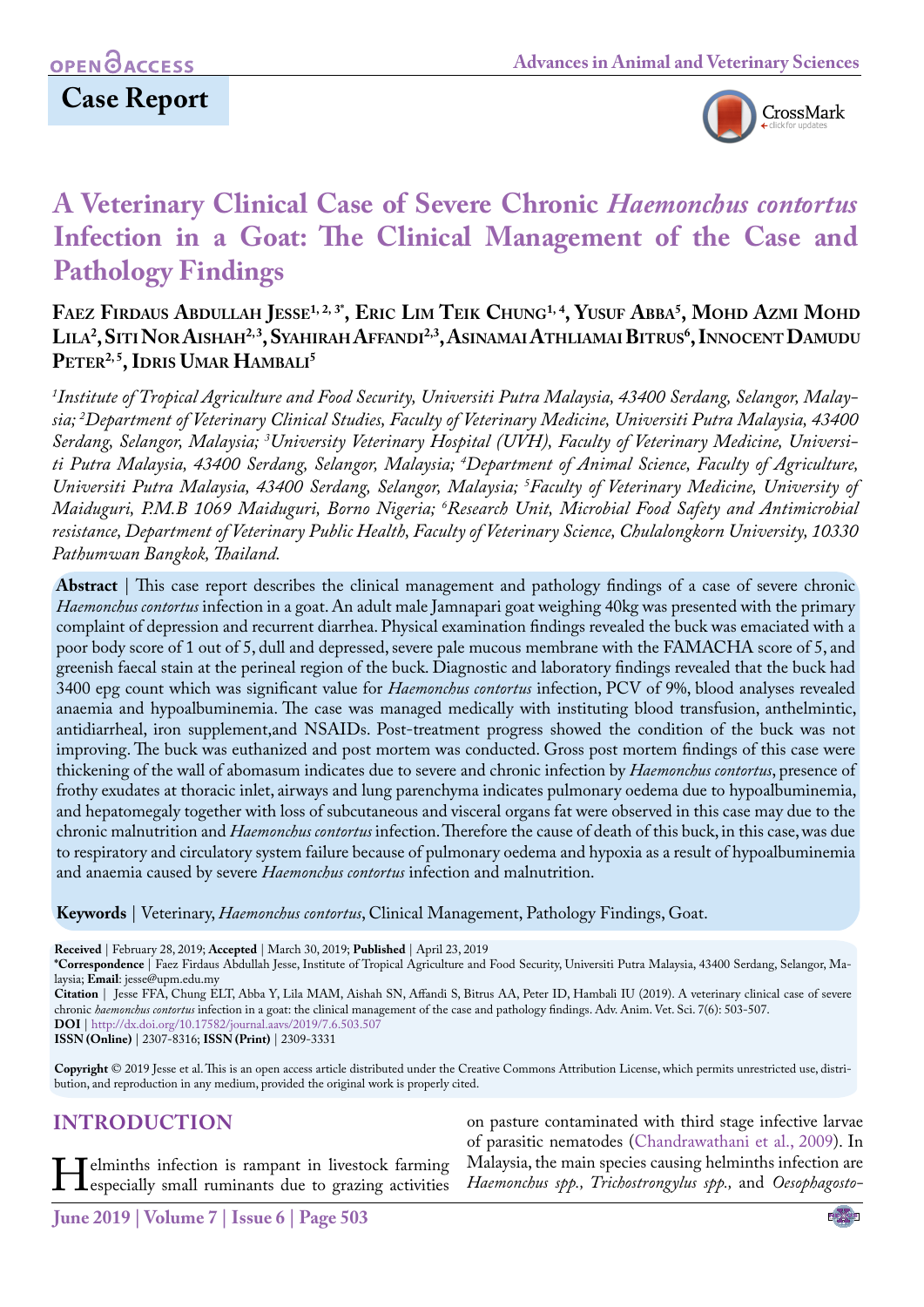#### **OPEN**OACCESS

#### **Advances in Animal and Veterinary Sciences**

*mum spp* ([Jesse et al., 2017a](#page-4-0)[,b\)](#page-4-1). According to [Nor-Azlina](#page-4-2) [et al. \(2013\)](#page-4-2), *Haemonchus contortus* (*H. contortus*) which also known as 'barber pole' worm is the most pathogenic nematode that feeds on blood. *H. contortus* is one of the most fecund strongyle nematodes where individual females are capable of producing thousands of eggs per day that can lead to rapid larval pasture contamination and associated outbreaks of haemonchosis. In small ruminants, Haemonchosis is the second most important cause of mortalities in small ruminants in Malaysia [\(Nor-Azlina et al., 2013\)](#page-4-2). *H. contortus* infection can be manifested as acute or chronic disease where the main clinical signs observed during acute condition are haemorrhagic anaemia, dark-coloured faeces, oedema, weakness, reduced muscle mass or sometimes sudden death occur where else in chronic condition decreased food intake, weight loss and anaemia are the most common clinical signs were observed ([Jesse et al., 2015;](#page-4-3) [Abdullah](#page-3-1) [et al., 2016\)](#page-3-1). Basic principles in the therapeutic management of managing clinical cases of haemonchosis are to correct the anaemia and dehydration condition, managing diarrhea and weakness ([Jesse et al., 2015](#page-4-3)). The most common gross lesions observed in the cases of haemonchosis of small ruminants are generalized oedema, anaemia, and presence of fluid in the body cavities. For abomasal contents, there will be fluidal and sometimes mixed with free blood in the cases of a large number of adult *H.contortus* parasites. Lesions such as ulcerative haemorrhagic spots can be observed on the abomasal mucosa with hyperaemia at the abomasal folds where the parasites found to adhere. Microscopical examination of the abomasum will reveal extensive haemorrhages at the mucosa and submucosa with infiltration of eosinophils and mononuclear cells and hyperactivity of the goblet cells ([Iqbal et al., 1993](#page-4-4); [Pathak](#page-4-5) [et al., 2014;](#page-4-5) [Dutta et al., 2017](#page-3-2)).

For prevention, the appropriate strategies can be implemented that includes animal management programmes to avoid excessive *H.contortus* challenge, genetic and nutritional approaches that will enhance the resistance and resilience to infection, and monitoring program towards *H.contortus* infection for individual animal or herd basis. For anthelmintic resistance management, the appropriate use of effective anthelmintics and refugia-based treatment schedules should be implemented. Vaccination against *H. contortus* can opt as another option that appears to have significant potential in control against *H. contortus* infection [\(Besier et al., 2016](#page-3-3)). In this veterinary clinical case report describes the clinical management and pathology findings of a veterinary clinical case of severe chronic *H. contortus* infection in a goat.

#### **Veterinary Clinical Case Report**

**History***:* An adult male Jamnapari goat weighing 40kg was presented to University Veterinary Hospital (UVH) UPM with the primary complaint of depression and recurrent diarrhea. From the history obtained the buck had a history of *H. contortus* infection past two years with anthelmintic resistance and the buck was managed semi-intensively and graze at the same pasture plot.

**Physical Examination and Diagnostic Work***:* Physical examination findings revealed the buck was emaciated with poor body score of 1 out of 5, dull and depressed, severe pale mucous membrane with the FAMACHA score of 5 and greenish faecal stain at the perineal region of the buck. Diagnostic and laboratory findings revealed that the buck had 3400 epg count which was significant value for *H.contortus* infection, PCV of 9% indicate the buck was having severe anaemia that explains the severe score of FAMACHA, for Complete Blood Count (CBC), the results showed anaemia of normocytic hypochromic with leukocytosis characterized by monocytosis and neutrophilia with a left shift. The blood biochemistry results revealed hypoproteinemia, hyperkalemia, uremia, hypercreatinaemia, hypoalbuminemia, increased creatinine kinase and albumin globulin ratio. From the history and physical examination findings supported with diagnostic aid, the buck was diagnosed suffering from severe chronic *H.contortus* infection.

**Clinical Management:** The case was managed medically with instituting a blood transfusion to improved PCV from 9% to 15% and total of 436ml blood was transfused on the first day of hospitalization using formula stated by [Kahn](#page-4-6)  [and Line \(2005\),](#page-4-6) where 436 mL of blood was collected from a donor goat with PCV 33% (formula as below). For the first 15 minutes, the blood was transfused at a rate of 1drop/second to monitor for adverse reaction and it was increased to 2 drops/second until all the required amount of blood was transfused.

$$
Weight in Kg\left(\frac{desired PCV -}{recipient PCV}\right)
$$
  
Volume Required = 
$$
\frac{\times Blood Volume/Kg}{Donor PCV}
$$

For other therapeutics management of the case maintenance fluid of NaCl (0.9%) was instituted for first 2 days of hospitalization, anthelmintic Levamisole (2.5 ml/kg) PO once was given as dewormer of choice, antidiarrheal kaolin-pectin (30ml/25kg) PO TID for 5 days, iron supplement Fercobsang (5ml/adult goat) intramuscular injection once for 5 days and pain management using NSAIDs of Meloxicam (0.2 mg/kg) subcutaneous injection once for 5 days were planned as the therapeutic regime for this buck. Post-treatment progress showed the buck was not improving where the PCV remained consistently at 13% post blood transfusion for 5 days without any improvement, the worm count showed an increased in the worm count where 3950 epg was recorded on the fifth-day post-treatment, the buck was weak and on sternal recumbency. Additional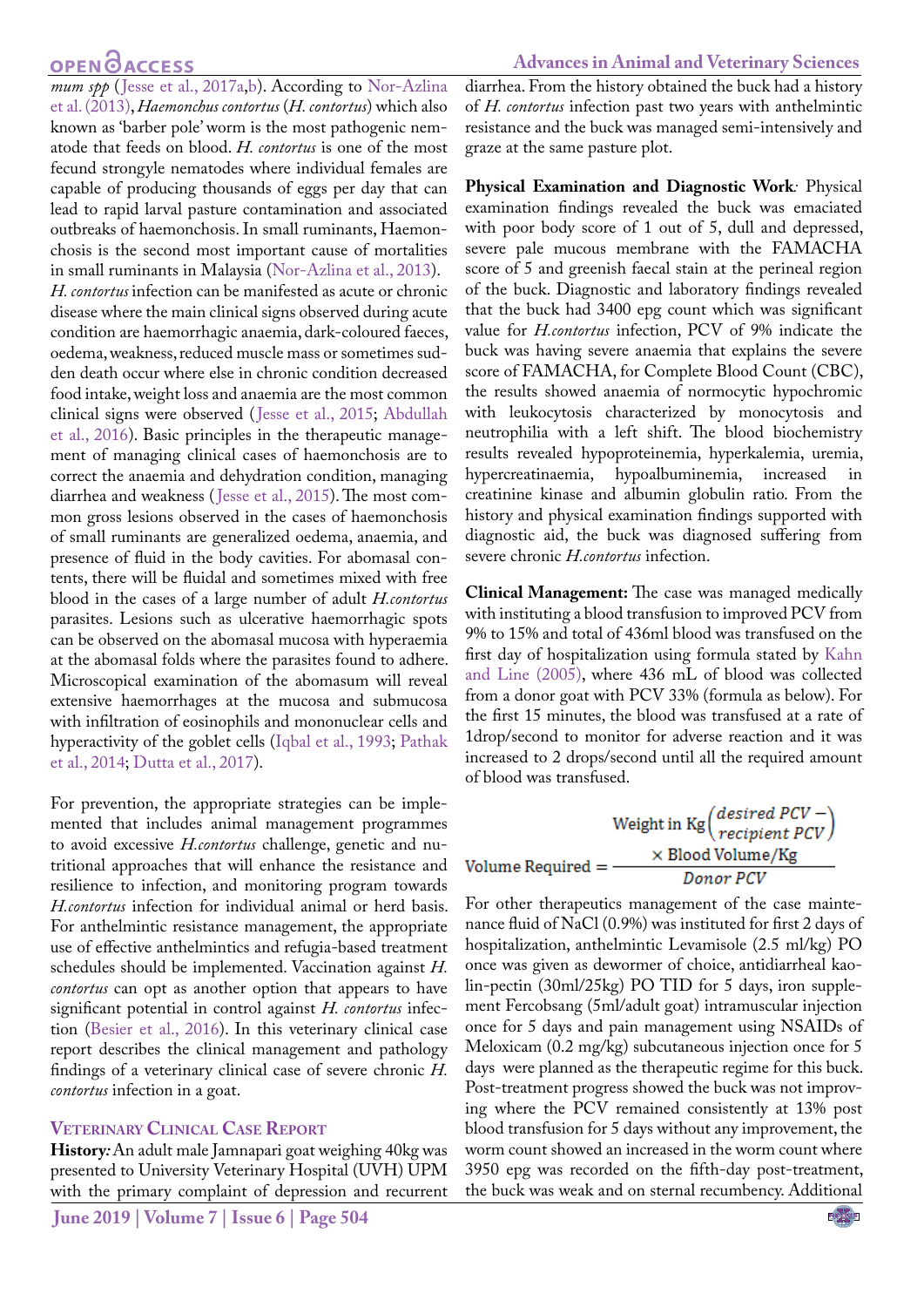### **OPEN CACCESS**

#### **Advances in Animal and Veterinary Sciences**

diagnostic aid was planned for this buck where the chest radiography was done and the result revealed that the buck had a presence of fluid in the thoracic region. From the clinical judgement, the buck was having a poor prognosis and to ease the pain and welfare of the buck clinical decision of euthanasia were opted in this case. The buck was euthanized and post mortem was conducted.

Postmortem Findings: Gross post mortem findings of this case were the carcass was observed to have poor body condition with minimal visceral and subcutaneous fat with a pale appearance of serous membrane. Approximately 400mL of blood tinged fluid in the thorax (hydrothorax) region was collected from the post mortem examination. Presence of frothy exudate at the thoracic inlet, airways, and parenchyma of the lungs and thickening of the wall of abomasum were also observed. Generalized severe serous atrophy of fat was observed in the omentum, kidney, and heart. The pericardium and the kidney capsules were both pale. The liver was mildly enlarged and firm [\(Figure 1](#page-2-0)).



Figure 1: (A) Presence of blood tinged fluid in the thoracic cavity (B) Presence of frothy exudates (black arrow) Thickened pericardial sac (yellow arrow) and (C) Pale kidney capsules (D) Mild enlargement of liver and firm with rib imprints.

<span id="page-2-0"></span>Therefore to summarize the gross post mortem findings of this case are thickening of the wall of abomasum indicates due to severe and chronic infection by *H. contortus*, presence of frothy exudates at thoracic inlet, airways and lung parenchyma indicates pulmonary oedema due to hypoalbuminemia and hepatomegaly together with loss of subcutaneous and visceral organs fat were observed in this case may due to chronic malnutrition and *H.contortus* infection.

Therefore the tentative cause of death of this buck, in this case, was due to respiratory and circulatory system failure due to pulmonary oedema and hypoxia due to hypoalbuminemia and anaemia due to severe *H.contortus* infection and malnutrition.

#### **Discussion**

Haemonchosis is a disease of small ruminants that will results in severe anaemia and death if prompt intervention is not done in early stages of the disease ([Jesse et al.,](#page-4-3)  [2015;](#page-4-3) [Mohammed et al., 2016\)](#page-4-7). In this current case report, the buck had a history of 2 years recurrent chronic haemonchosis infection. This may be associated with either poor environment that has been contaminated with high infective larvae or humid tropical environment in Malaysia which favor year-round development and survival of preparasitic stages of *H.contortus* on pastures [\(Dorny et al.,](#page-3-4)  [1995\)](#page-3-4).The history from this case in agreement with [Dorny](#page-3-4)  [et al. \(1995\),](#page-3-4) where the buck was managed semi-intensively and graze at the same pasture plot which gives higher chances and percentage of reinfection by *H.contortus*.

Anthelmintic resistances to all the major anthelmintic drug classes have been reported throughout the world in small ruminant production in countries such as South America, South Africa, Malaysia and the USA [\(Kaplan, 2004\)](#page-4-8). [Chandrawathani et al. \(1999\),](#page-3-5) stated that 34% of the small ruminant farms from the northern state of Peninsular Malaysia were resistance towards benzimidazole and in the year of 2004, the same author reported totalantihelmintic failure in Sabah, Malaysia. [Chandrawathani et al. \(2004\),](#page-3-6) mentioned that anthelmintic resistance can occur due to the unnecessary practice of drenching and goats metabolize anthelmintics faster than sheep, thus the same dosage is less efficacious hence promoting resistance to nematodes in goats. In this case report, the animal was a goat and this can be a contributing factor towards the anthelmintic resistance developed in this buck that leads to treatment failure.

Proper nutrition can increase the ability of the host's resistance by limiting the establishment, growth rate and parasite population and where else poor nutrition reduces the ability of the host immune system to counter the effects of parasitism ([Mohammed et al., 2016\)](#page-4-7). The buck, in this case, had severe malnutrition and body score that maybe attributed and aggravates toward the *H.contortus* infection. The prognosis of the buck was poor may due to chronic diarrhea that may results in loss of vital nutrients that help in rejuvenation of the body and subsequent weight gain and lead to the leakage of plasma from the intestine that resulted in hypoproteinaemia and hypoalbuminaemia that were observed in this case ([Abdullah et al., 2016\)](#page-3-1).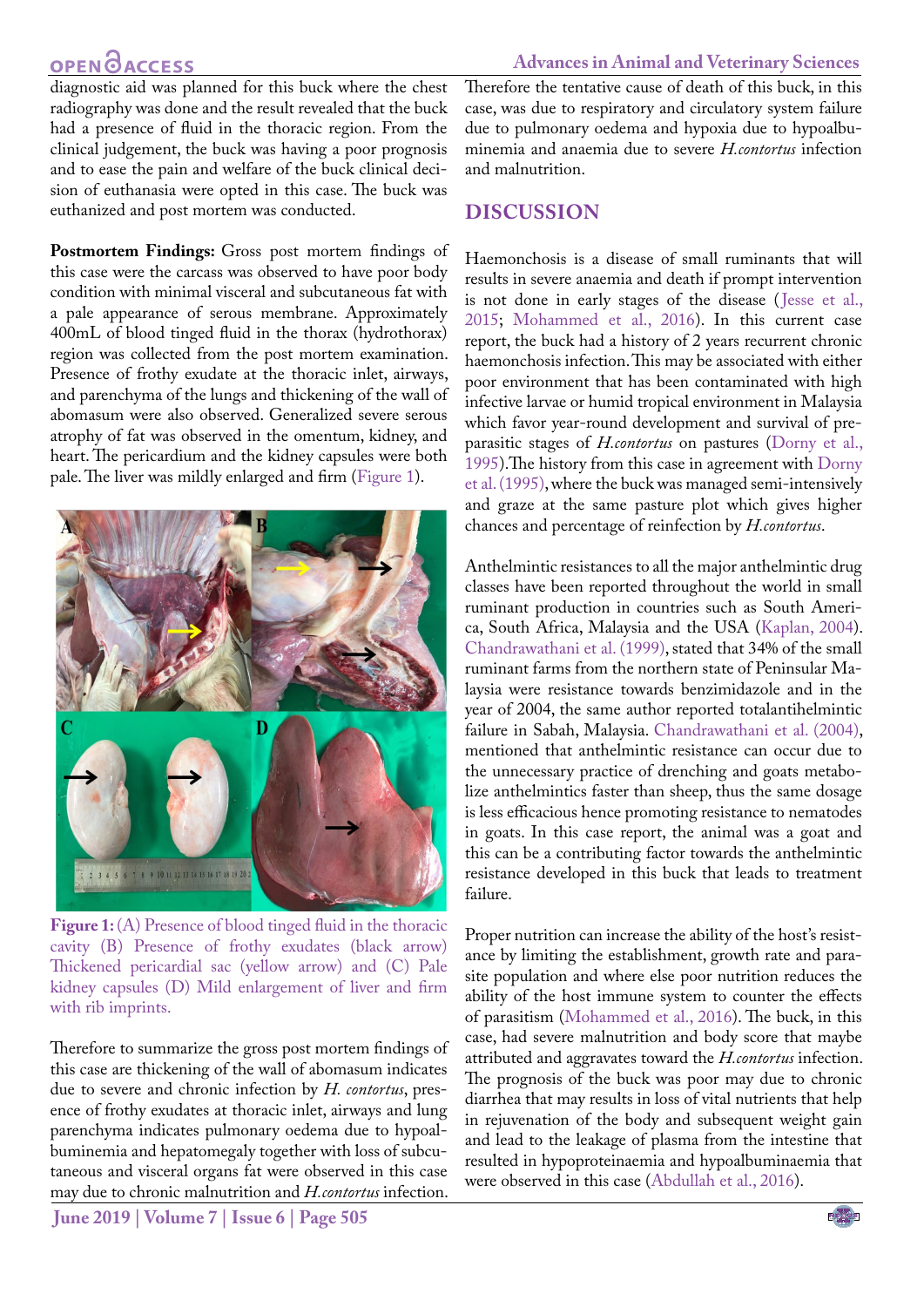## **OPEN**OACCESS

in this case report had a FAMACHA chart score of 5, which is a very poor score an indication of blood transfusion needs to be performed. However, the PCV remained at 13% unchanged throughout 5 days post-transfusion and this may due to normocytic hypochromic anaemia observed in this case. [Zucker et al. \(1974\),](#page-4-11) stated that patients with hypochromic anaemia may have symptoms such as lack of energy and shortness of breath and thesesymptomswere in accord with the clinical signs observed in the buck in this case. Besides, the unchanged PCV value in this case post blood transfusion may due to hypo-regenerative anaemia where there is alteration of bone marrow progenitor cells and the cause may due extrinsic factor of parasitic infection stated by ([De Cruchy et al., 1978](#page-3-7)[; Jandl](#page-4-12) [et al., 2003\)](#page-4-12) as recorded in this case report. Another possible cause of non-responsive PCV value, in this case, may due to normocytic anaemia that was recorded in this case where the cause of normocytic anaemia in this buck due to nutritional anaemia that will have deficiency of vitamin B12, folic acid, and iron and this will aggravates the hypo-regenerative anaemia and that was observed in this case [\(Tefferi, 2003\)](#page-4-13). The gross pathology findings in this case report are in accord with ([Pathak et al., 2014;](#page-4-5) [Dutta et al.,](#page-3-2) [2017\)](#page-3-2) where all the findings relate with severe *H.contortus* infection and aggravates with malnutrition condition of the buck in this case and this explains the poor prognosis of the case in this report.

*H.contortus* infection can be prevented and controlled in small ruminant farms by implementing short-term rotational grazing strategy or practicing full intensive management system and regular check of FEC and proper deworming protocol should be instituted in order to reduce the incidence of anthelmintic resistance ([Chandrawathani,](#page-3-6) [2004\)](#page-3-6). In the future application of Barbervax® vaccination practice may help in prevention strategy of *H.contortus* infection [\(De Matos et al., 2017](#page-3-8)).

### **Conclusion**

In this veterinary clinical case report describes the clinical management and pathology findings of a veterinary clinical case of severe chronic *H. contortus* infection in a goat. The basic therapeutic and medical management, in this case, lead to no improvement due to the poor prognosis of the case as the buck was diagnosed having severe *H. contortus* infection aggravated with malnutrition condition of the affected animal. Therefore, prevention of this clinical case of severe chronic *H. contortus* infection from recurring in the affected farm can be done through proper feeding. The nutritional requirement needs to be reassessed and a

holistic herd health program should be implemented.

## **Acknowledgements**

The authors would like to thank the staff of the Department of Veterinary Clinical Studies, Universiti Putra Malaysia for their technical assistant.

## **Conflict of Interest**

The authors declare that they have no conflict of interest.

## **Authors' Contribution**

All authors contributed equally and approved the final manuscript.

### **References**

- <span id="page-3-1"></span>• Abdullah FFA, Chung ELT, Sabrina L, Abba Y, Sadiq MA, Mohammed K, Hambali IU, Bitrus AA, Haron AW, Lila MA (2016). Clinical Case of Severe Anaemia in a Sheep Due to Parasitic Gast-ro-Enteritis (PGE) Infection Concurrent with Eperythrozoonosis, Livest. Res. Int. 4(2):75-78.
- <span id="page-3-3"></span>• Besier RB, Kahn LP, Sargison ND, Van Wyk JA (2016). Diagnosis, treatment and management of *Haemonchus contortus* in small ruminants. Adv. Parasitol. 93: 181-238. [https://doi.org/10.1016/bs.apar.2016.02.024](https://doi.org/10.1016/bs.apar.2016.02.024 )
- <span id="page-3-0"></span>• Chandrawathani P, Nurulaini R, Adnan M, Premalaatha B, Khadijah S, Jamnah O, Zaini CM, Khor SK, Zawida Z (2009). A survey of parasitic infection on small ruminant farms in Kinta and Hilir Perak districts, Perak, Malaysia. Trop. Biomed. 26(1): 11-15.
- <span id="page-3-6"></span>• Chandrawathani P, Yusoff N, Wan LC, Ham A, Waller PJ (2004). Total anthelmintic failure to control nematode parasites of small ruminants on government breeding farms in Sabah, East Malaysia. Vet. Res. Commun. 28(6): 479-489 <https://doi.org/10.1023/B:VERC.0000040240.69004.dc.>
- <span id="page-3-5"></span>• Chandrawathani P, Adnan M, Waller PJ (1999). Anthelmintic resistance in sheep and goat farms on Peninsular Malaysia. Vet. Parasitol. 82(4): 305–310. [https://doi.org/10.1016/](https://doi.org/10.1016/S0304-4017(99)00028-X ) [S0304-4017\(99\)00028-X](https://doi.org/10.1016/S0304-4017(99)00028-X )
- <span id="page-3-7"></span>• De Cruchy GC (1978). Clinical Haematology in Medical Practice. Blackwell Scientific Publication, Oxford.
- <span id="page-3-8"></span>• De Matos AFIM, Nobre COR, Monteiro JP, Bevilaqua CML, Smith WD, Teixeira M (2017). Attempt to control *Haemonchus contortus* in dairy goats with Barbervax®, a vaccine derived from the nematode gut membrane glycoproteins. Small Rum. Res. 151: 1-4. [https://doi.](https://doi.org/10.1016/j.smallrumres.2017.03.016 ) [org/10.1016/j.smallrumres.2017.03.016](https://doi.org/10.1016/j.smallrumres.2017.03.016 )
- <span id="page-3-4"></span>• Dorny P, Symoens C, Jalila A, Vercruysse J, Sani R (1995). Strongyle infections in sheep and goats under the traditional husbandry system in peninsular Malaysia. Vet. Parasitol. 56(1-3): 121–136. [https://doi.org/10.1016/0304-](https://doi.org/10.1016/0304-4017(94)00657-X ) [4017\(94\)00657-X](https://doi.org/10.1016/0304-4017(94)00657-X )
- <span id="page-3-2"></span>• Dutta B, Konch P, Rahman T, Upadhyaya TN, Pathak DC, Tamuli SM, Phangchoo CV, Begum SA (2017). Occurrence and pathology of *Haemonchus contortus* infection in goats. J.